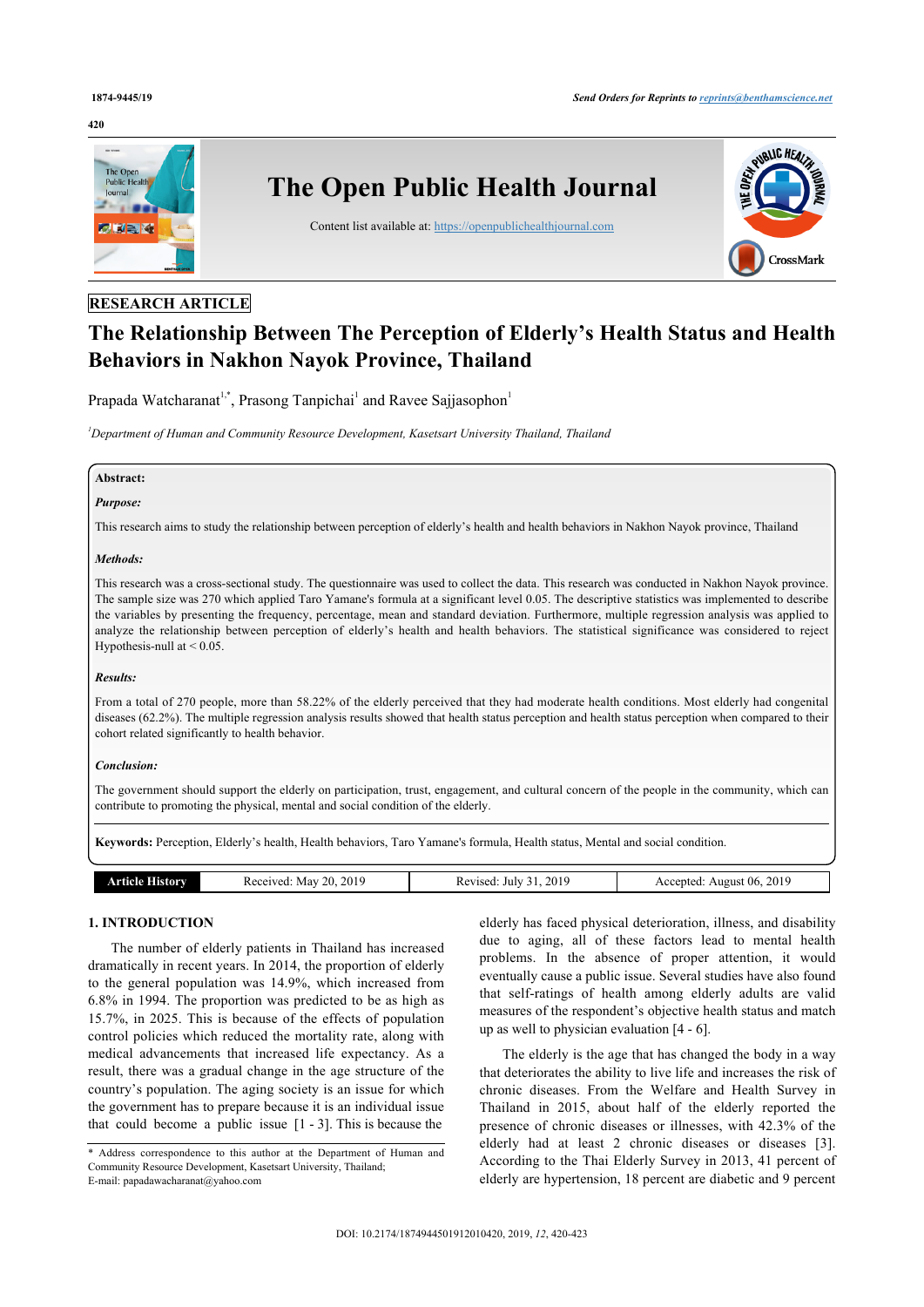are osteoarthritis [\[4\]](#page-3-2). Besides, there is a tendency to increase the mental health problem in the elderly. From the depression survey, elderly depression increases with age which presented 3.2%, 4.2% and 4.8% in elderly aged between 60-69 years, 70-79 years and over 80 years or more, respectively.

Nakhon Nayok province had been an agricultural society where people led a simple lifestyle and were more closed to nature. As the lifestyle of the people has become more capitalistic, money has become a large factor in living and the people are less supportive of each other. Besides, there are many problems associated with the elderly in the community, such as aging-associated diseases (*i.e*., high blood pressure, diabetes, heart disease, and atherosclerosis). Moreover, most of the elderly suffered from depression because their children, who used to live with them, moved to other places for work. The purpose of this study is to discuss the relationship between perception of elderly's health and health behaviors in Nakhon Nayok province, Thailand.

### **2. MATERIALS AND METHODS**

This research was a cross-sectional study and conducted in Nakhon Nayok province. Nakhon Nayok is one of the central provinces. The province is divided into four districts including Mueang Nakhon Nayok, Pak Phli, Ban Na and Ongkharak. The researchers conducted surveys in Ban Na district due to that area that has the highest number of elderly. In addition, Ban Na is still a community that has not developed, and is lacking many utilities. Most of them are elderly people and young children because of the migrant population migrating into the city to find work. The sample size was 270 which applied Taro Yamane's formula at a significant level 0.05. The selection of the sample with the qualification is the person who is over 60 years old, both male and female, with no communication problems and are willing to participate in research. Besides, the sample has to stay in the responsibility area of the Ban Na, Nakhon Nayok province. The researcher randomized the names of all elderly in Ban Na, Nakhon Nayok province using the computer program until the specified amount was reached. Regarding the list name of elderly, researchers received the list name from the provincial administrative department. To collect the data, the researcher collected the information from the few of the selected names. The data was collected between June and August 2018.

The questionnaire consists of three parts: (1) Sociodemographic information of elder (such as sex, age, status, religion, occupation, education level, and family income). (2) Elderly health status (Body Mass Index (BMI), dental health, common disease, and health problem) as well as health awareness. According to the WHO (2010), health status can be measured using pathological and clinical measures and is usually observed by clinicians or measured using instruments [[7](#page-3-4)]. Moreover, health awareness included 2 variables; elder health status' perception and elder health status perception when compared to their cohort. The questions were "What is your general health today?" and "How is your health compared to other people of the same age?", which need to be answered within 4 scales; very good, medium, poor, and terrible.

Lastly, the survey about health behaviors included 10

questions (1) Do you have exercised 3 days a week and 30 minutes at a time? (2) Do you work on hobbies such as gardening, embroidery, basketry, drawing, raising animals or not? (3) Do you smoke? (4) Do you drink alcohol? (5) Have you eaten both meat and flour and enough fat for your daily needs? (6) Do you eat fruits and vegetables regularly? (7) Do you eat supplements? (Including herbs, vitamins, minerals) (8) Do you check your body regularly? (9) Do you participate in community activities? and (10) Do you sleep enough? All these items were measured by "never done", "sometimes done" and "always done".

The questionnaire was tested with content validity and reliability [\[8\]](#page-3-5). Regarding content validity which is the process of establishing the representativeness of items for the domain of skills, task, knowledge and so forth of whatever, is being measured. The researcher consults the instruments related to the test with the lecturer and teachers who are experts in elderly health. The reliability test is needed to make sure that the instrument can be consistent if used in other time. It showed that the reliability of Cronbach's alpha is 0.872.

#### **2.1. Ethical Considerations**

This research has been approved by the Ethics committee, Srinakharinwirot University where in the certificate of approval number is SWUEC-149/60E.

# **2.2. Data Analysis**

The current study attempted to predict the relationship between perception of elderly's health and health behaviors in Nakhon Nayok province, Thailand. The dependent variable was the health behaviors of the elderly. The construction of this variable was based on questions in health behaviors section which included exercise, hobby, smoking, eating meat and flour sufficient for each day's needs, eat fruits and vegetables, eat extra food, regular physical examination and participated in the activities of the community. The dependent variable was measured by 10 items within 3 scales "never done", "sometimes done" and "always done" by dividing the score into 0-10 points with low health behaviors, 11-20 points, with moderate health behavior and 21-30 points with a high level of healthy behavior.

While the independent variable was the elderly's health status perception and elderly's health status perception when compared to their cohort, the elderly's health status perception and elderly's health status perception when compared to their cohort were measured in 4 scales, "excellent", "good", "medium", and "bad". For comparing health status perception with others, it was divided into the following categories like equal to others, better than others and inferior to other people.

Analyses were performed with SPSS. The descriptive statistics were implemented to describe the variables by presenting the frequency, percentage, mean and standard deviation. Furthermore, multiple regression analysis was applied to analyze the relationship between the perception of the elderly's health status and health behaviors in Nakhon Nayok province. The statistical significance was considered to reject Hypothesis-null at < 0.05.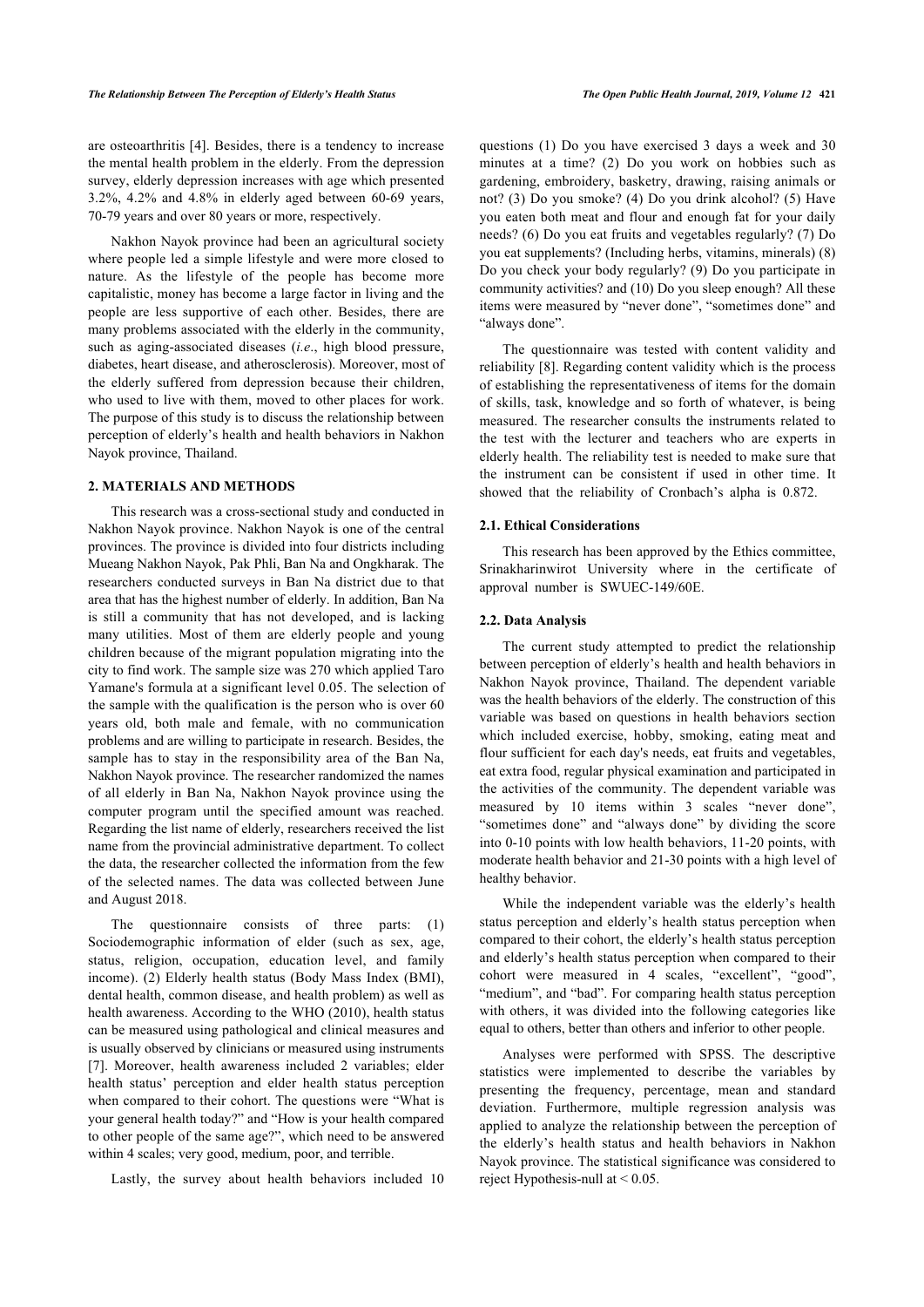# **3. RESULTS**

#### **3.1. The Sociodemographic Factor of Elderly**

From a total of 270 people (Table **[1](#page-2-0)**), most of them were female (65.2%), aged between 60-65 years old (48.1%). Most of them being Buddhists (94.1), completing primary education (73.3%), 54.1% of the elderly are married, 52.2% of the elderly work as farmers and have family income between 15,001-20,000 baht per month (47.4%).

# <span id="page-2-0"></span>**Table 1. Frequency and percent about a sociodemographic factor of elderly.**

<span id="page-2-1"></span>

| Sociodemographic Factor                  | <b>Frequency Percent</b> |       |  |
|------------------------------------------|--------------------------|-------|--|
| Gender                                   |                          |       |  |
| Male                                     | 94                       | 34.8  |  |
| Female                                   | 176                      | 65.2  |  |
| Age                                      |                          |       |  |
| $60-65$ years                            | 130                      | 48.1  |  |
| 66-70 years                              | 72                       | 26.7  |  |
| 71-75 years                              | 36                       | 13.3  |  |
| 76-80 years                              | 20                       | 7.4   |  |
| over 81 years                            | 12                       | 4.4   |  |
| Religion                                 |                          |       |  |
| Buddha                                   | 254                      | 94.1  |  |
| Islam                                    | 16                       | 5.9   |  |
| Occupation                               |                          |       |  |
| Not working                              | 105                      | 39.0  |  |
| Agriculture                              | 141                      | 52.2  |  |
| private business                         | 24                       | 8.8   |  |
| Government officials / retired Pensioner | $\mathbf{0}$             | 0.0   |  |
| Contractors                              | $\theta$                 | 0.0   |  |
| <b>Education Level</b>                   |                          |       |  |
| Primary school                           | 198                      | 73.3  |  |
| Secondary or equivalent                  | 48                       | 17.8  |  |
| Bachelor's degree or equivalent          | 12                       | 4.4   |  |
| Not being educated                       | 12                       | 4.4   |  |
| <b>Family Income</b>                     |                          |       |  |
| Less than 10,000 baht                    | 33                       | 12.2  |  |
| 10,001-15,000 baht                       | 73                       | 27.0  |  |
| 15,001-20,000 baht                       | 128                      | 47.4  |  |
| More than 20,001 baht                    | 36                       | 13.3  |  |
| <b>Marital Status</b>                    |                          |       |  |
| Single                                   | 28                       | 10.4  |  |
| Couple/Married                           | 146                      | 54.1  |  |
| Widowed / Divorced / Separated           | 96                       | 35.6  |  |
| <b>Total</b>                             | 270                      | 100.0 |  |

#### **3.2. Elderly's Health Status Analysis**

From a total of 270 people, it was found that 41.5% of the elderly had normal body mass. In dental health, most of the elderly had more than 20 teeth (60.4%). Among most of the elderly, 62.2%, have congenital diseases. The top 3 most common diseases are blood pressure followed by diabetes and osteoarthritis accounted for 34.6 percent, 14.9 percent and 12.6 percent, respectively. The major problem of the elderly is sleep

and vision problems (21.1%), followed by mobility problems (14.1%) and urinary incontinence (12.2%).

# **3.3. Perception of the Elderly's Health Status and Health Behaviors**

58.22% of the elderly had a moderate level of health status perception. In addition, 83.58% of the elderly had the same level of health when compared to the same age group. Nearly 97.03 percent of older people need to use other medical devices such as dentures, walking sticks, walking aids and hearing aids.

#### **3.4. Elderly's Health Behaviors Analysis**

When questioning the health behavior of the elderly in the past 6 months such as exercise, hobbies, smoking *etc.*, it was observed that 62.6% of the elderly had a moderate score of health behavior. (Mean =22.45, SD. = 1.94). However, most of the elderly did not smoke and drink alcohol.

# **3.5. The Relationship Between the Perception of the Elderly's Health Status and Health Behaviors**

As presented in Table**2**, the multiple regression results showed that health status perception is related significantly to health behavior. Moreover, health status perception when compared to their cohort is also related significantly to health behavior.

# **Table 2. Analysis of the relationship between the perception of the elderly's health status and health behaviors.**

|       |                                                                 | <b>Unstandardized</b><br><b>Coefficients</b> |            | <b>Standardized</b><br><b>Coefficients</b> |            |      |
|-------|-----------------------------------------------------------------|----------------------------------------------|------------|--------------------------------------------|------------|------|
| Model |                                                                 | в                                            | Std. Error | Beta                                       |            | Sig. |
|       | (Constant)                                                      | .725                                         | .213       |                                            | 3.404.001  |      |
|       | Health status<br>perception                                     | .674                                         | .223       | .149                                       | 3.027.003  |      |
|       | Health status<br>perception<br>when compared<br>to their cohort | .275                                         | .042       | 324                                        | 6.605 .000 |      |

a. Dependent Variable: Health behavior (in the past 6 months)

# **4. DISCUSSION**

Regarding health perception, the majority of the respondents perceived that they were in good health status. Moreover, they perceived that they had a similar level of health status when compared to their cohort [[9](#page--1-0) - [16\]](#page-3-6). According to the study of Banerjee, Perry, Tran, & Arafat (2010) found that the majority of older people had good health perception at 53.5 percent [[17\]](#page-3-7). Most of the sample groups were older people who had changed according to the aging process, not clearly showing the body's functioning in the body's work at the reserve level at this age which can compensate for changes [[18](#page-3-8)]. While changes in the aging process both physically and mentally will be more apparent in the elderly, middle and late ages. The elderly are the age that changes the body in a deteriorating way, causing health problems, especially with chronic illness [[18\]](#page-3-8). Therefore, caring for elderly people with chronic diseases should focus on encouraging older people to have self-care, see their values and be able to help themselves as much as possible [\[19](#page-3-9)].